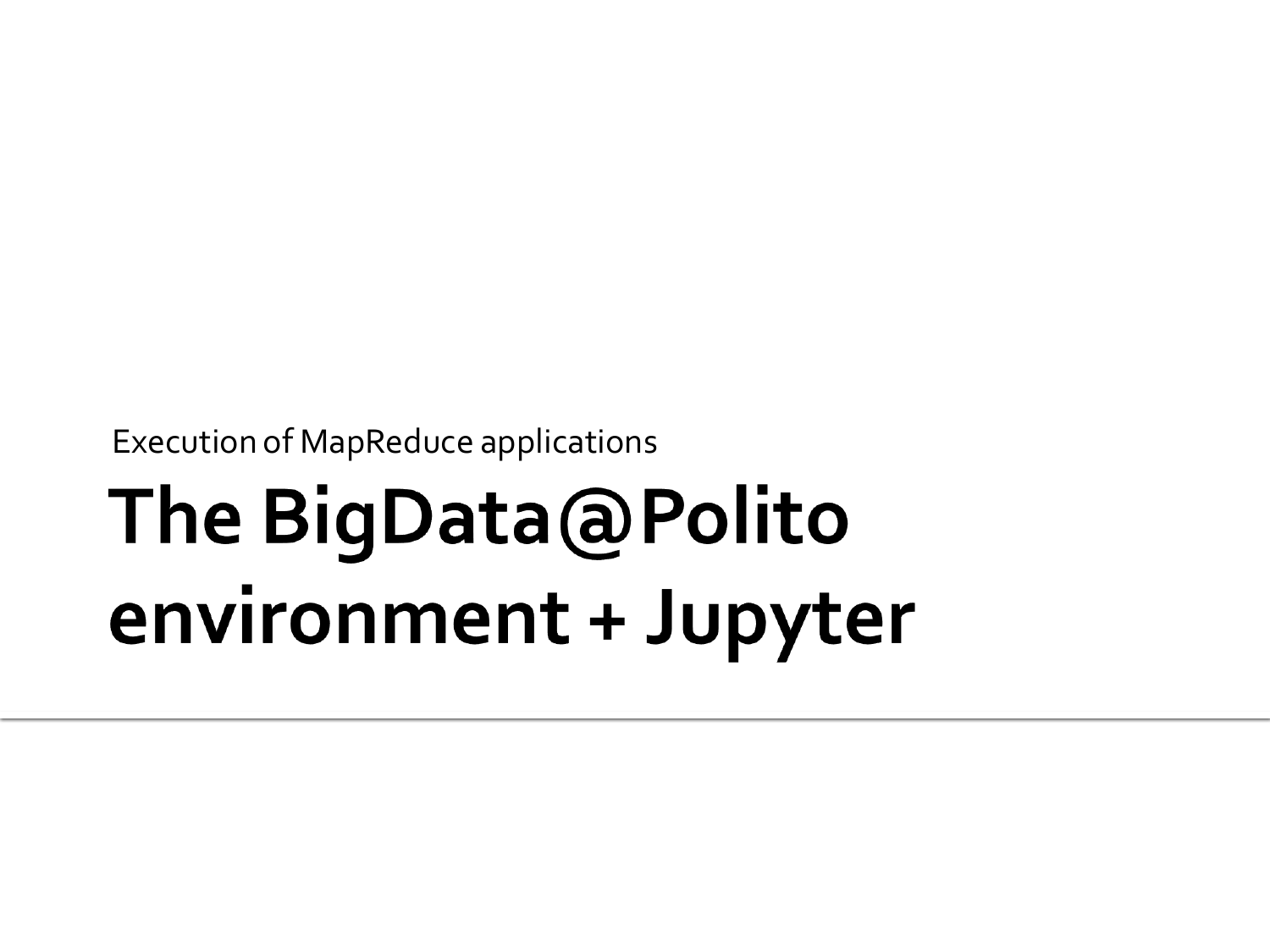### The BigData@Polito environment

- The BigData@Polito cluster has
	- A set of servers running Hadoop
	- An **Access Gateway** server used to interact with the Hadoop cluster
		- **Submit jobs/execute MapReduce applications**
		- Submit hdfs commands
		- **Analyze the log files from command line**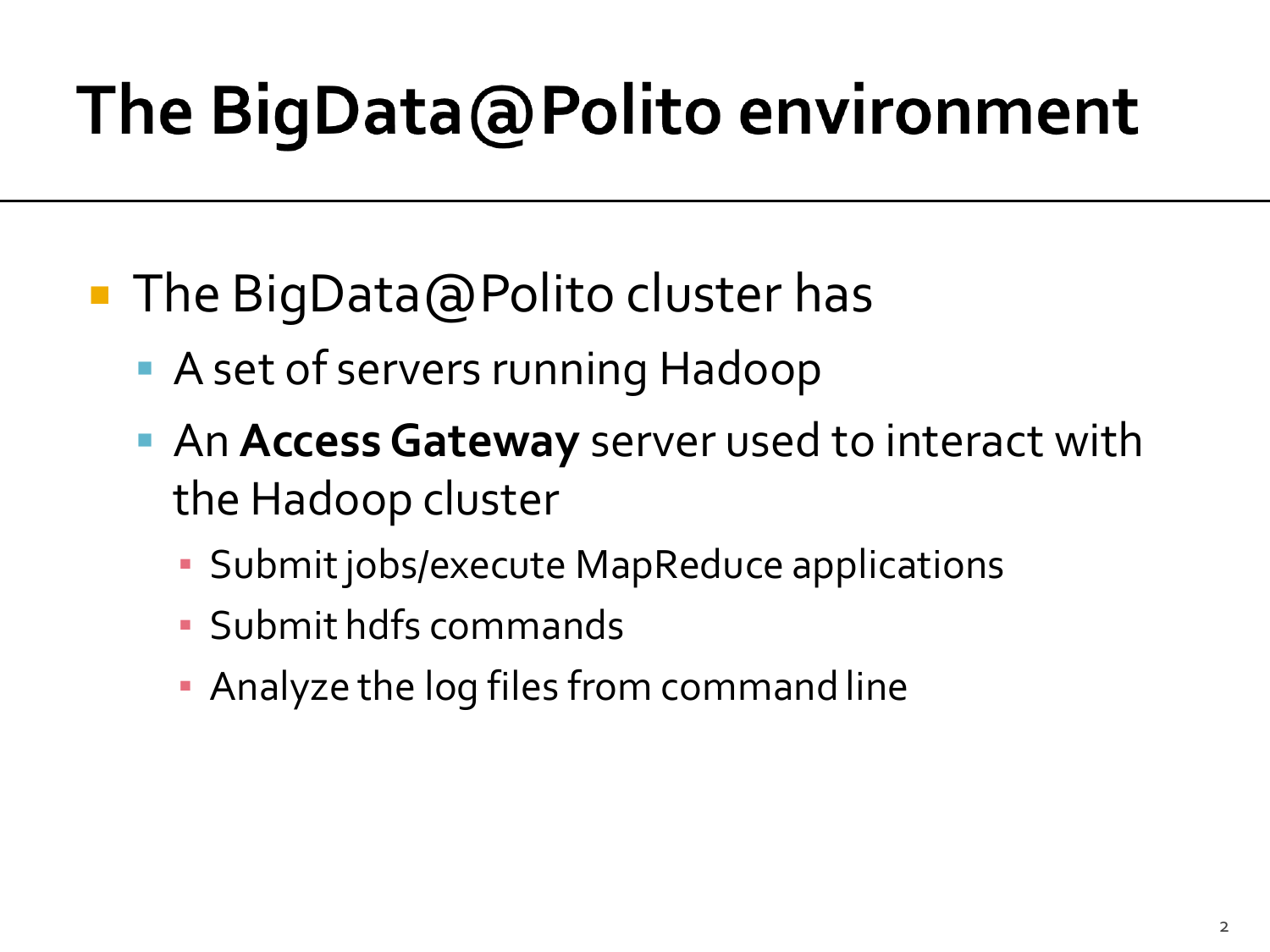#### The BigData@Polito environment

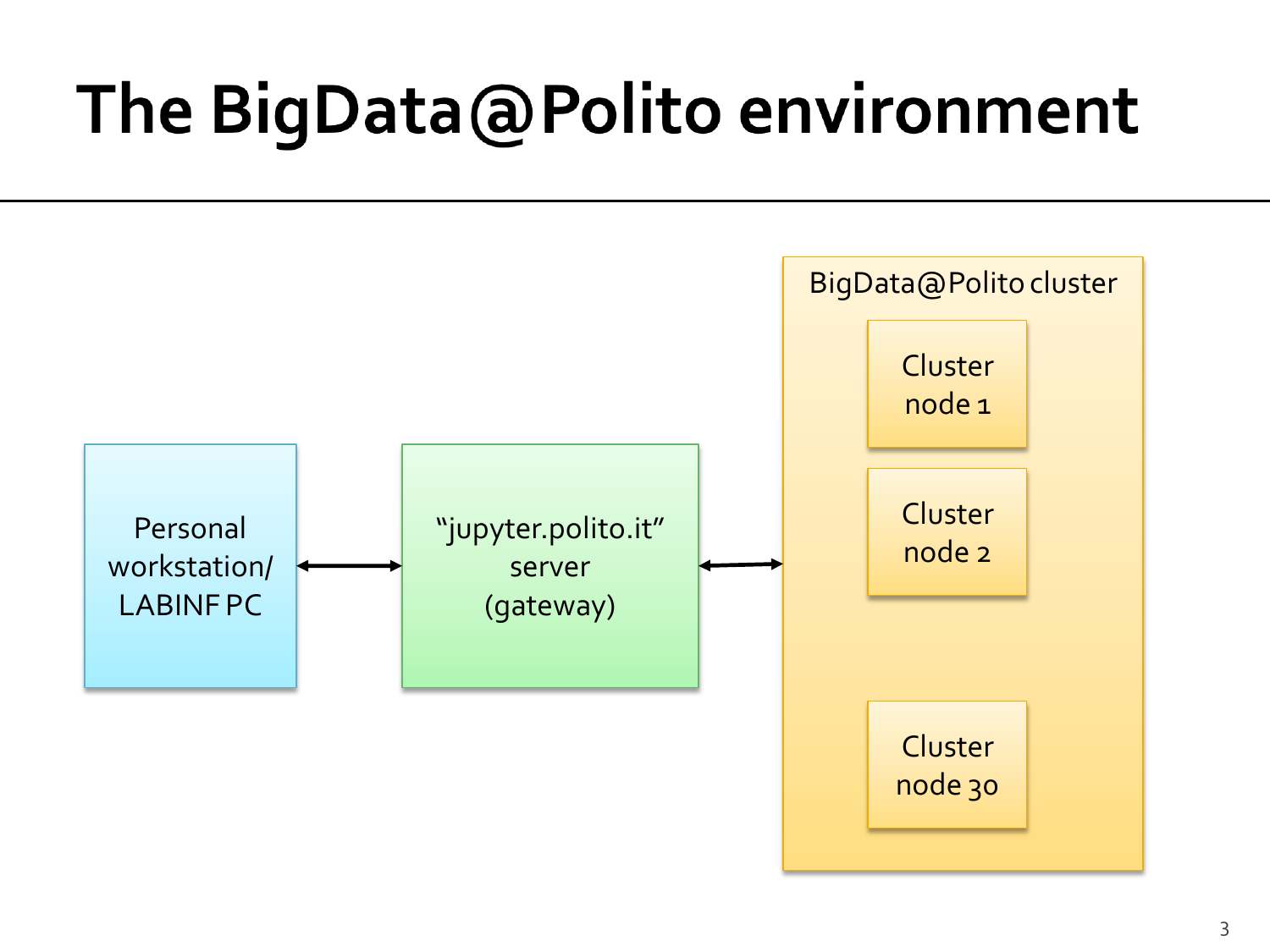## The BigData@Polito environment -Execute an application (1)

- Execute a MapReduce Application on the cluster (i.e., submit a MapReduce job on the cluster)
	- Log into jupyter
		- **[https://jupyter.polito.it](https://jupyter.polito.it/)**
	- Copy the jar file containing your application from your personal workstation (or the workstation of LABINF) in the "local" file system of the gateway
		- **Drag and Drop from your PC to the jupyter web page**
	- Copy the input data of your application from the "local" file system of your personal workstation in the HDFS file system of the cluster
		- Drag and Drop from your PC to the jupyter web page and then use the HDFS command
		- **Or use the HUE web interface** 
			- **https://bigdatalab.polito.it/hue**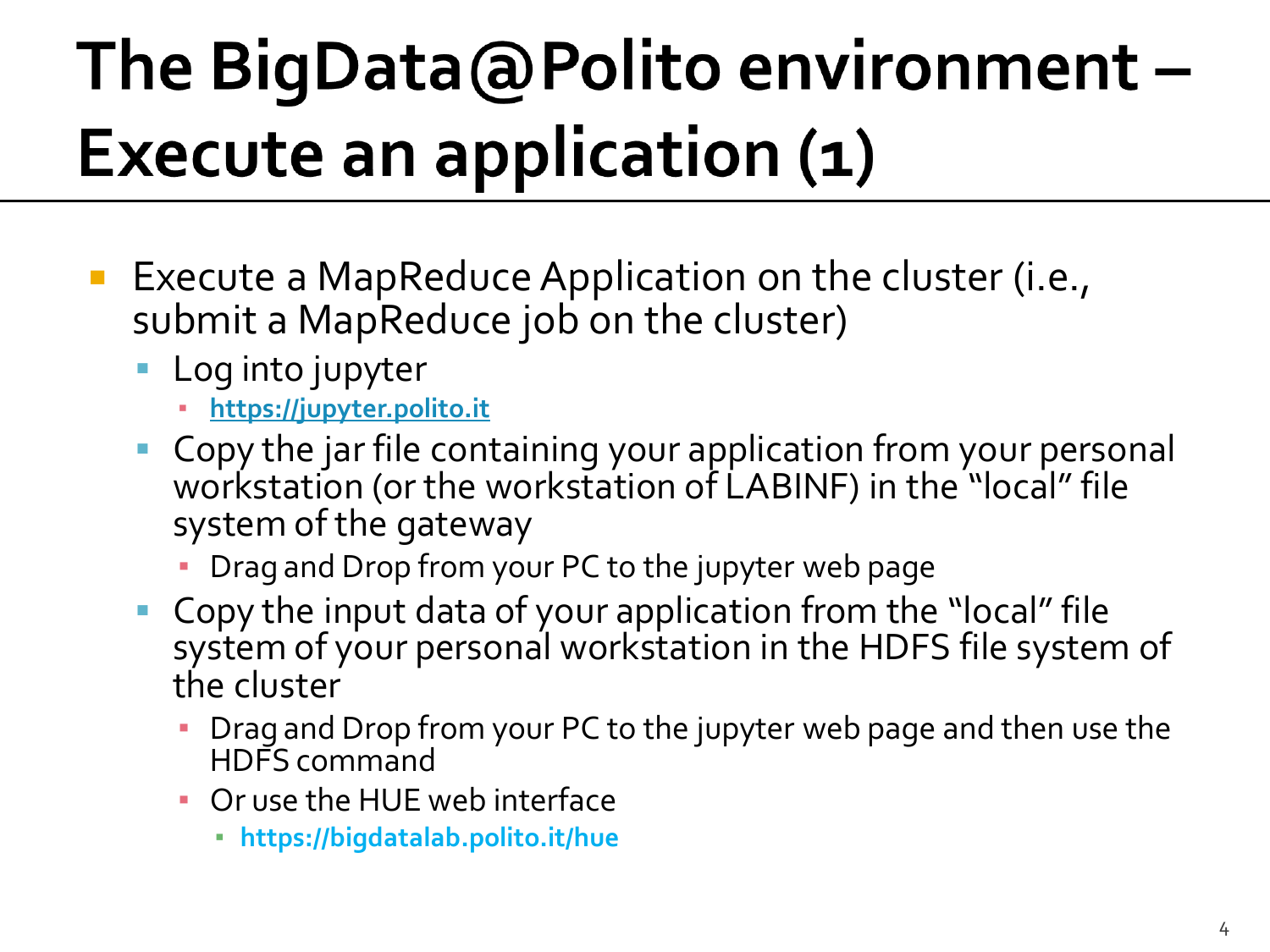## The BigData@Polito environment -**Execute an application (2)**

- **Open a terminal in Jupyter**
- Use the hadoop command from the opened terminal to submit the job
	- Specify the name of the jar file, the name of the input (HDFS) data, the name of output folder, the parameters/arguments of the application
	- Example

hadoop jar Exercise1-1.0.0.jar it.polito.bigdata.hadoop.exercise1.DriverBigData 2 ex1\_data ex1\_out